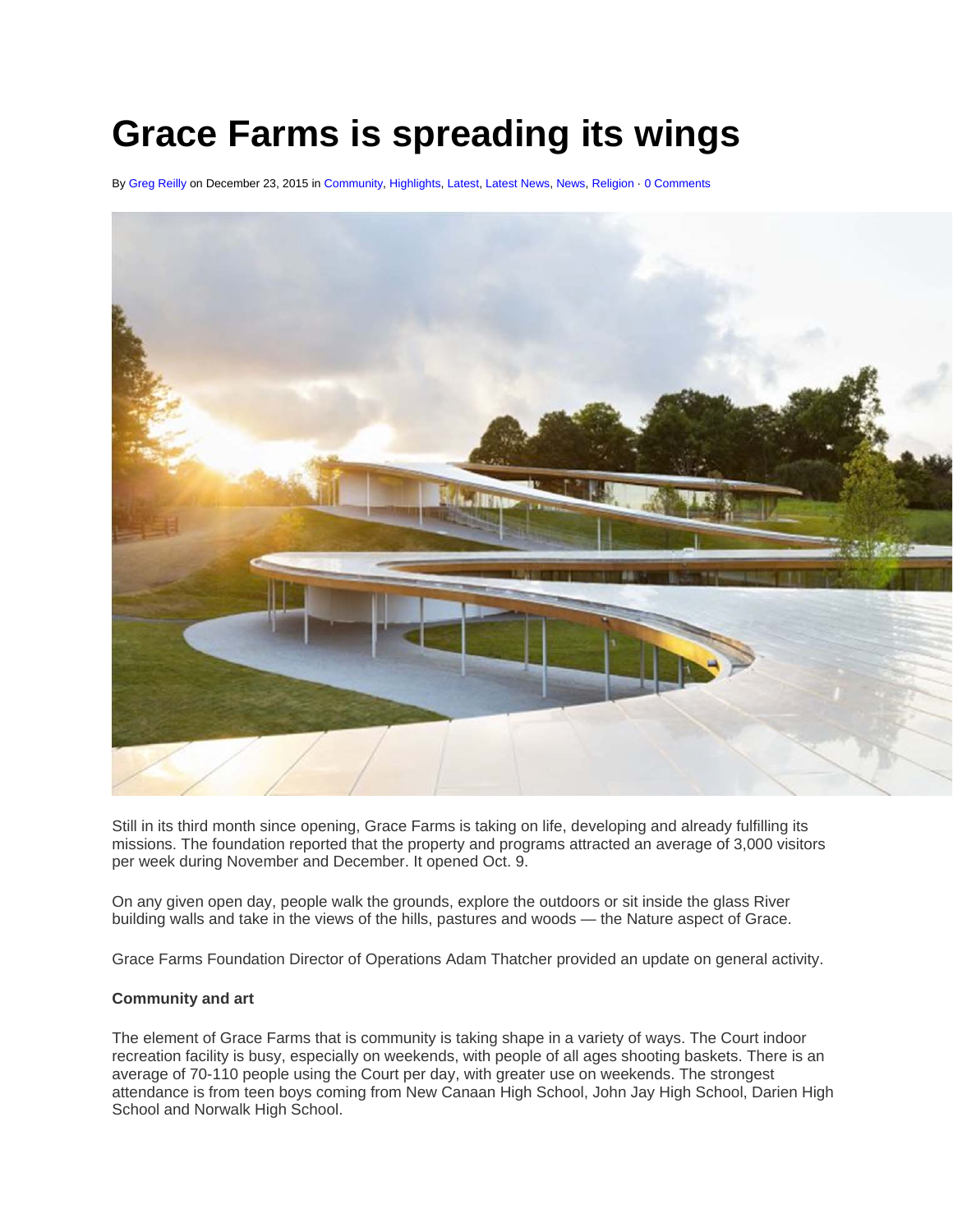Children and adults with disabilities have also been using the Court.

Lunch in the Commons is proving to be a very popular, according to Thatcher. "We have gotten letters about the grilled cheese (cheese, bacon and thin slices of apple)," he said. "We have fed over 10,000 people at this point and, thanks to the warm weather, we've already been able to harvest greens from our community garden that were only planted this October."

Thatcher reports that the use of the Grace Farms facilities by non-profit organizations is growing. "The space is restorative for those working in difficult areas," he said.

There was a retreat last week with a non-profit that helps Newtown families heal. Sixty attended an International Institute of Connecticut discussion with resettled refugees after a sold out Community **Dinner** 

Overall Grace is working with 25 non-profit organizations, which have contributed to programming or have received various space grants. The organizations include Arts for Healing, New Canaan Land Trust, New Canaan Mounted Troop, Future Five, Trust for Learning, Yale Center for Faith and Culture, International Justice Mission, Pura Vida, the YMCA, and others.

The Grace element of art has been experienced by 50 children a week at the Grace Farms West Barn art studios for informal Saturday art classes, which carry a modest \$5 fee to cover supplies.

Also, there are twice-weekly art plus architecture tours, which have been full. The plan is to continue them (they are 90-minute tours) during January and February once a week on Saturdays at 12:45.

In conjunction with The Glass House in New Canaan, Grace conducted a sold-out joint architecture study tour in November.

Further, there have been Tour plus Tea events for seniors through Staying Put.

#### **Justice and faith**

In early November Grace's Justice initiative held its first public event with a workshop to help the private and public sectors develop strategies and partnerships to combat child sex trafficking and gender-based violence.

Related, Grace is hosting Big Data training for 40 law enforcement officers on a monthly basis to explore high tech methods of tracking predators.

The faith element of Grace Farms — one-fifth of the foundation's scope — is centered within Grace Community Church. The non-denominational Christian church has increased its average attendance from 600 to 800 since moving to the Grace Farms property on Luke's Woods Road, according to the foundation. With children attending in classrooms, Thatcher reports that the Sanctuary has been not quite full during Sunday services.

#### **— Greg Reilly**

Tags: grace community church, Grace Farms

Read more: http://ncadvertiser.com/65497/grace-farms-is-spreading-its-wings/#ixzz4A9mofzbU Follow us: @NCAdvertiser on Twitter | NCAdvertiser on Facebook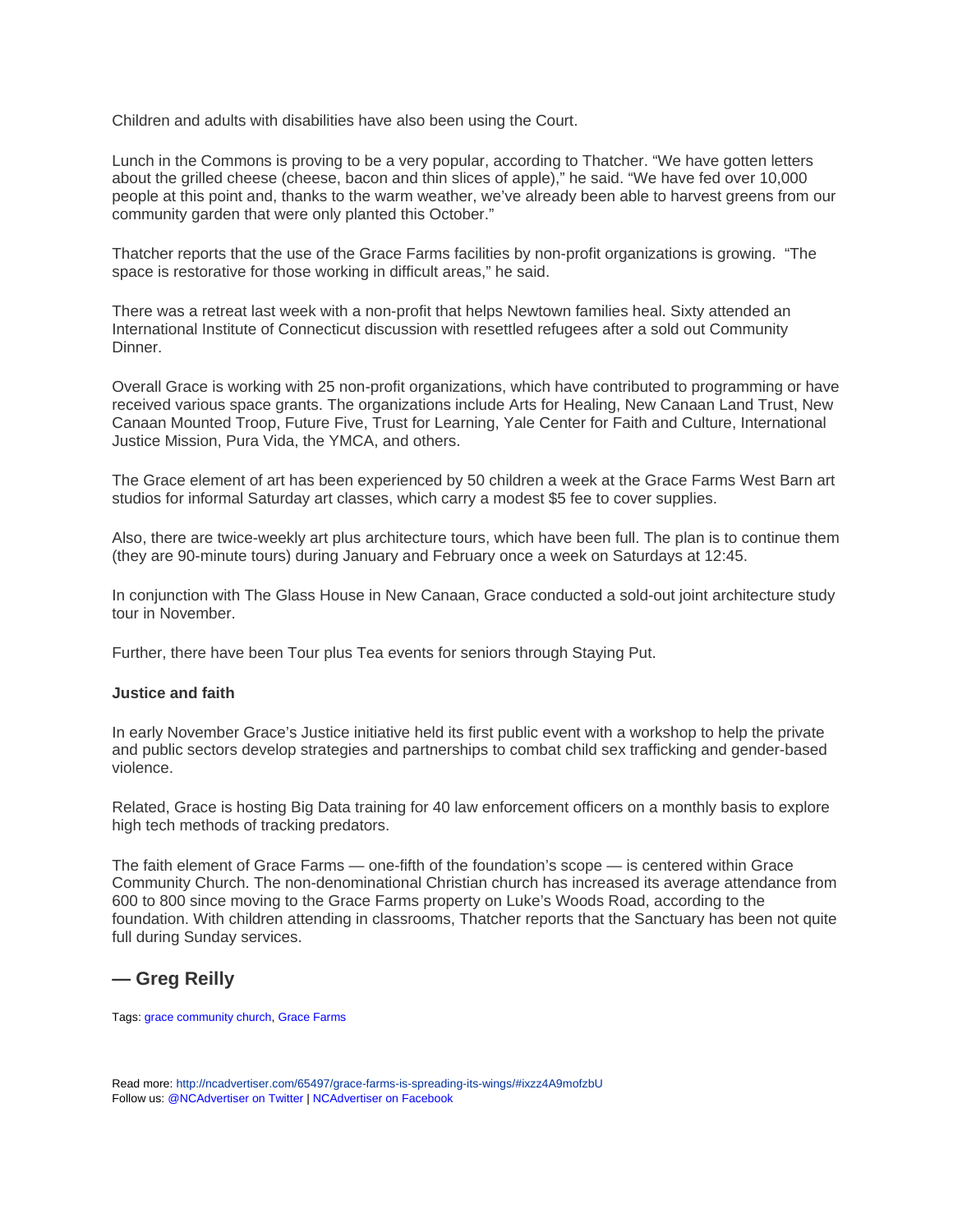ART & DESIGN

## The Spiritual and Spectacular Meet at an Ultramodern Community Center in **Connecticut**

By TED LOOS OCT. 16, 2015

NEW CANAAN, Conn. — A group of friends and neighbors thought that this area could use a new community center with a spiritual underpinning.

So they built one.

But Grace Farms, as the project is called, will never be mistaken for a modest Amish barn-raising. In this corner of Connecticut, budgets are less tight than elsewhere. The nonprofit, tax-exempt Grace Farms Foundation spent around \$120 million on the new center — a price that included the purchase of 80 acres of some of the most expensive real estate in the region.

It hired the Japanese architecture firm Sanaa, which later won the Pritzker Prize, to design an ultramodern building that features, among other bells and whistles, five site-specific works by art stars. And the finished complex, which opened on Oct. 9, takes the concept of "multifunctional" to a new extreme: Grace Farms is a nature center, gym, hub for social justice groups, community garden and a part-time ecumenical chapel — and that is only a partial list.

The main building, called the River, is a sinuous form that winds its way down a hill just a few hundred yards from the New York border, with five separate sections. Large glass walls provide views of forests and meadows; its covered roof twists and turns with the landscape.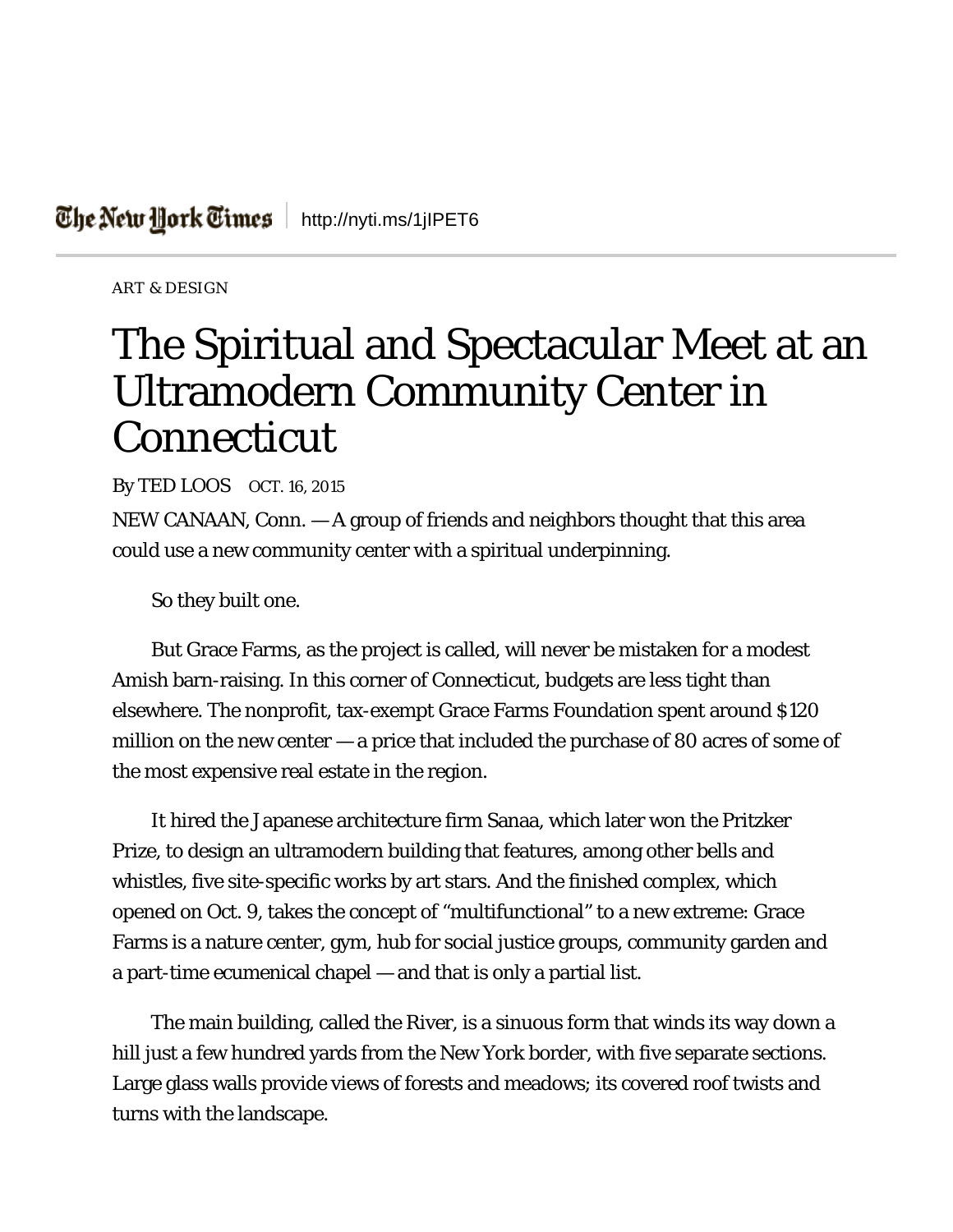"This is exactly what we hoped for," said Sharon Prince, the president of Grace Farms Foundation, as V.I.P. visitors and journalists milled for a first look at the 83,000-square-foot building.

The "we" she referred to are well-to-do friends — led by Ms. Prince and her husband, the hedge fund executive Robert P. Prince of Bridgewater Associates — and more than 100 donors. They joined forces to create a hybrid entity that many will find easy to admire in part but that may be harder to comprehend as a whole.

The inaugural weekend activities at Grace Farms, which is open to the public, reflected that wide-ranging vision. Cliffe Knechtle, the pastor of the nondenominational Grace Community Church, gave a blessing. The church occupies a Sanaa-converted barn on the property and holds Sunday services in the 700-seat portion of the River called the Sanctuary. Grace Farms, while a separate entity, was founded by some of the same people who founded the church almost 15 years ago, including the Princes. Then there was a panel discussion featuring artists who have done installations on the site, including Teresita Fernández and Thomas Demand. At night, Krishna Patel, Grace Farms's director of justice initiatives, discussed the organization's campaign against child trafficking. Later, the Paul Taylor Dance Company performed.

And that was only the first day. On Saturday, 2,500 people came to sample another busy slate of activities.

"My wife brought me here as a surprise," said Gordon Schnell, a lawyer who lives in neighboring Westchester County. "It's gorgeous and inspiring."

The spiritual aspect of Grace Farms was attractive to Mr. Schnell. "The thing that caught my eye is that they say they welcome people of all faiths, or no faith at all," he said. "I want to know more about that."

The project was initially approved partly for religious purposes. The myriad functions of Grace Farms even stumped the architects at first. "When we first met with Sharon, it was difficult to understand what Grace Farms was to be," Kazuyo Sejima, the co-principal of Sanaa, said in an email. Now that the project is completed, she added, "it is clear that what they had in mind the whole time was a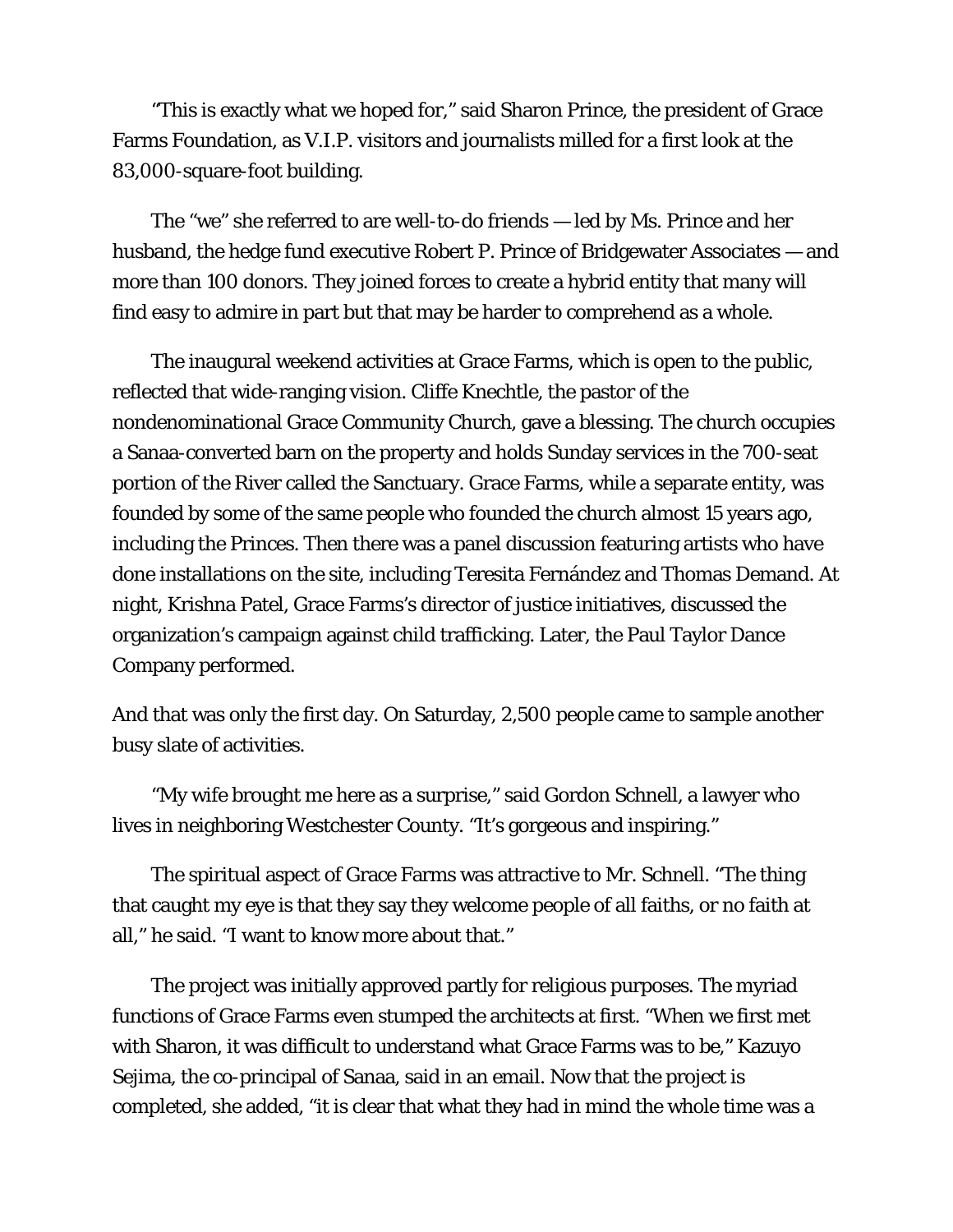new kind of public space."

The primary concept was for the building to melt into the landscape. "When we said we want the building to disappear into nature, they lit up," recalled Ms. Prince of her meetings with Sanaa.

Ms. Prince was admittedly a client with very specific requests. "We asked for no front door — total porosity," she said. "We didn't want a threshold that gives you a second thought about entering."

The Princes are among the donors but they declined to disclose amounts or the names of other contributors. Grace Farms will play host to nonprofit groups to be determined.

Although it will be open to public use, some of the neighbors haven't always been happy about the project's scale and subjected the zoning permit to multiple appeals to New Canaan's Planning and Zoning Commission over six years.

To respond to local concerns, Grace Farms added berms around the property, altered the design of the parking lot and had the traffic tested. An amended permit was approved in 2013.

In the end, the naysayers were no match for Ms. Prince.

"It's hard to tell Sharon 'No,' and I say that in an affectionate way," said Jay Fielden, the editor in chief of Town & Country and a board member of the Grace Farms Foundation. Mr. Fielden, who lives nearby, got to know Ms. Prince when his house burned down; the Princes took him and his family into their home temporarily.

Ms. Prince has an M.B.A. from the University of Tulsa, where she met her husband. While raising their three children, she had also been involved with various businesses as an entrepreneur.

So far, Grace Farms has a staff of 25 but no executive director, and Ms. Prince has been largely filling that role.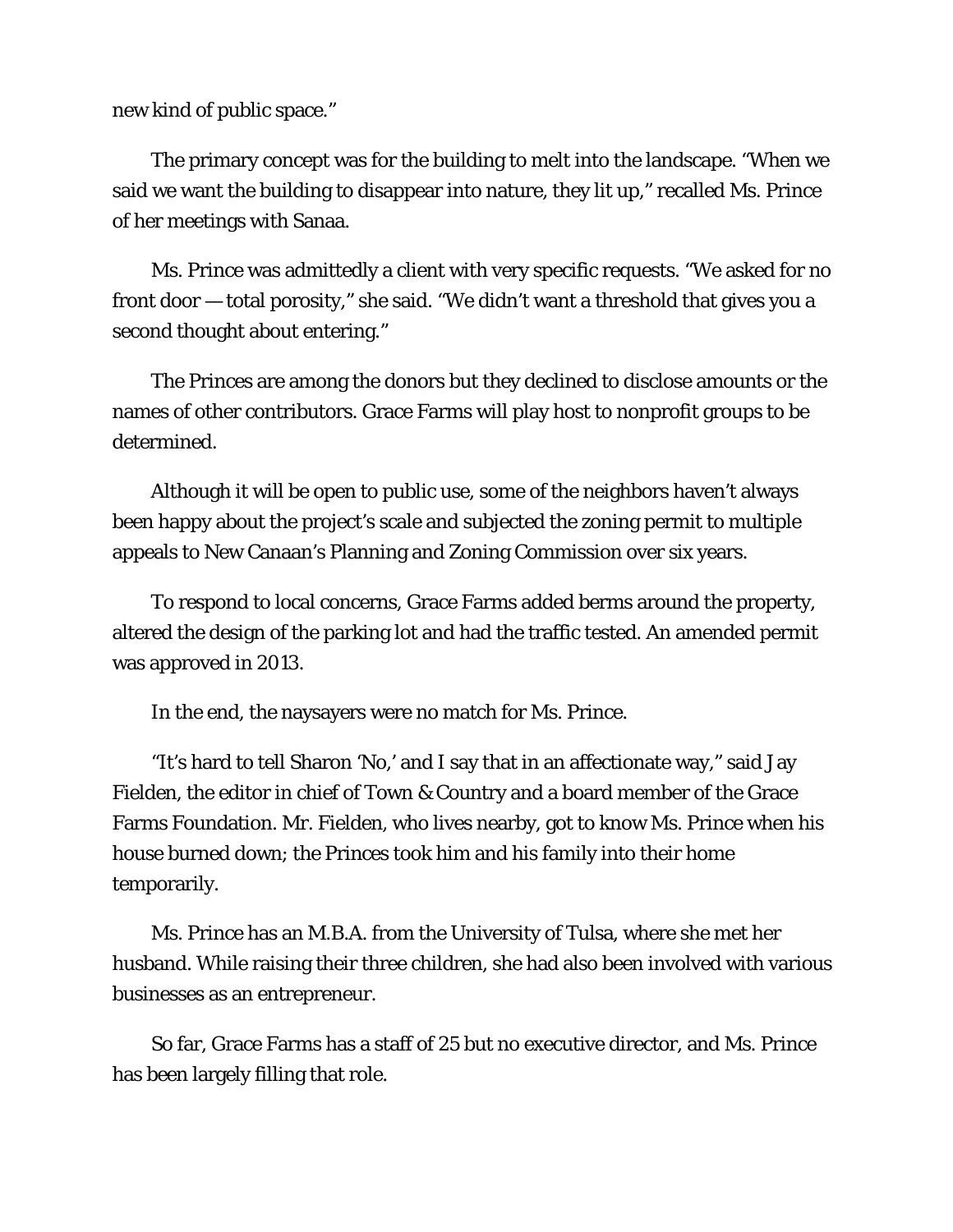"Sharon is the juggernaut behind all this, the heartbeat," said Peter King Hunsinger, the chief revenue officer of Golf Digest. He and his wife, Jane, are donors to Grace Farms and are among the original core members of Grace Community Church.

"Each step of the process has been informed by the ideals of Christian faith, but it's not a place that's about proselytizing," Mr. Fielden said.

Because of the overlap between the church founders and the movers behind the Grace Farms, Ms. Prince took pains to note their separation. "We're not building a church," she said pointedly.

In addition to donating space to nonprofit groups, exposing visitors to art is part of the stated mission, too. The artist Olafur Eliasson, who contributed a site-specific work called "Mat for multidimensional prayers," said, "Once I looked at the project, I realized it overlapped with my sense of spirituality a great deal."

Nicholas Wolterstorff, a professor emeritus at Yale who has written widely on theology, reviewed the plans for Grace Farms and said the crosscurrents coming together made it noteworthy.

"In the olden days, most art was connected to the church, except for the aristocracy," Mr. Wolterstorff said. "Here," he added, "by putting them under the same roof, they are separate but together."

Those close to the project acknowledged that its lack of a single focus was the biggest hurdle.

"In this robust celebration, how does one specify one's ambition?" said Miroslav Volf, a theology professor at Yale who is on the foundation's board. "It will require constant attention to carry the vision through the entire project."

Fatou Niang, a local real estate agent attending the opening, said she saw Grace Farms simply as a local attraction. "It's an extra element for the city, to bring people who see New Canaan as a retreat," she said. "We have the Philip Johnson Glass House, and now this."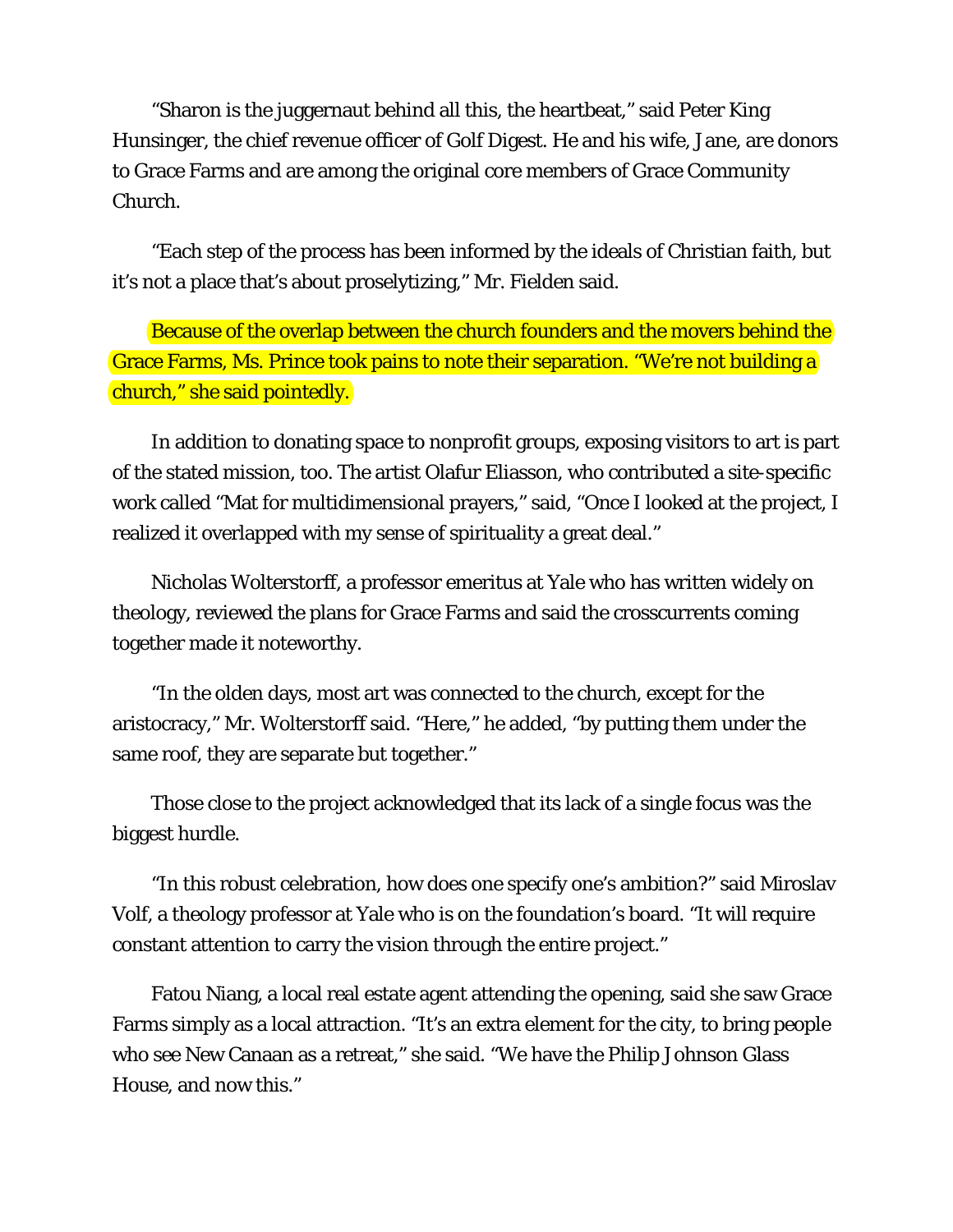A version of this article appears in print on October 17, 2015, on page C1 of the New York edition with the headline: Where Spiritual and Spectacular Meet .

© 2016 The New York Times Company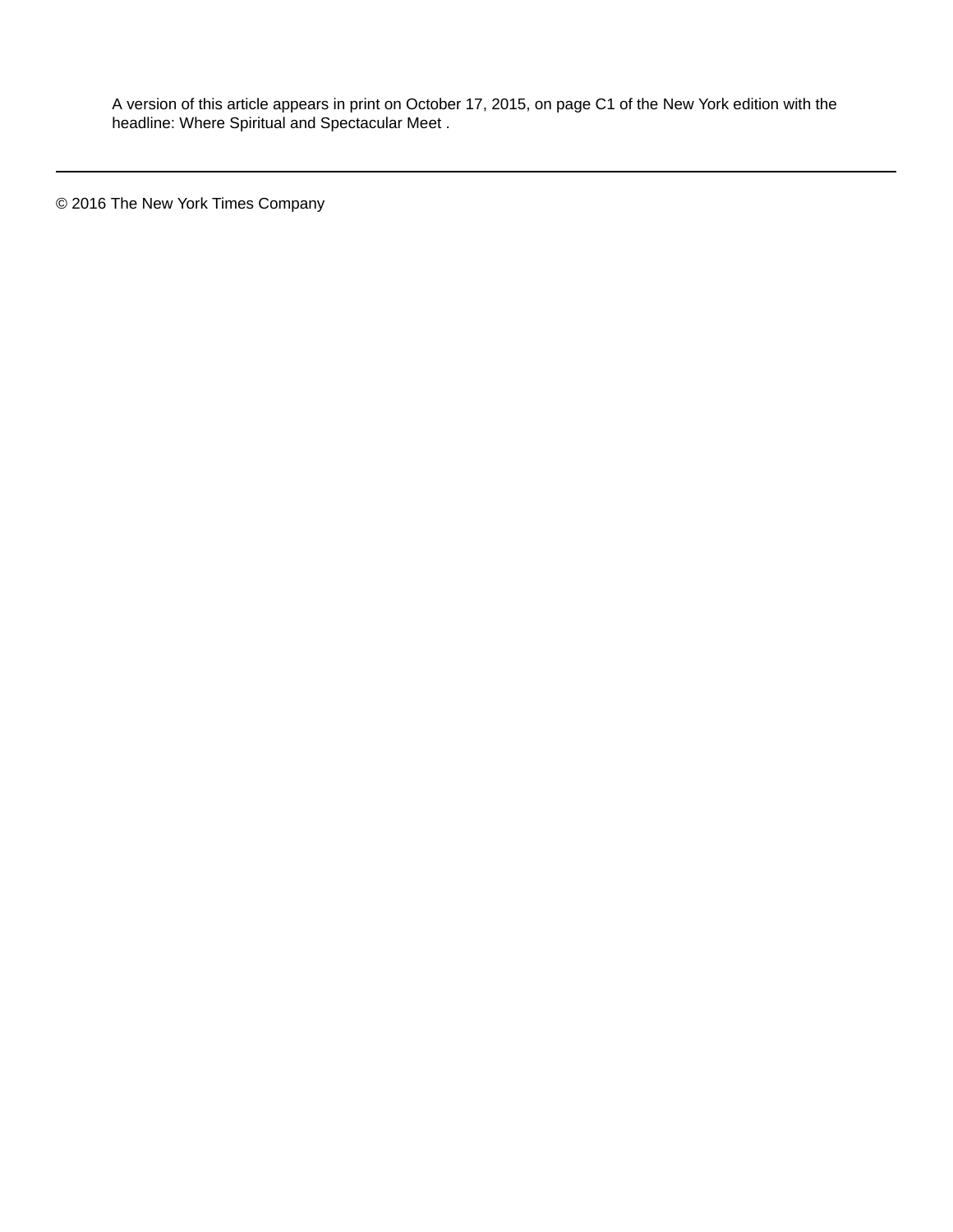# theguardian

## 'It's a gift!' Inside America's miraculous new centre for arts and faith

Japanese architects Sanaa get spiritual with the sublime \$83m Grace Farms centre for arts, faith and justice in New Canaan, Connecticut, which is backed by a hedge fund manager. Just don't call it a church



Serpentine slither … Sanaa's Grace Farms project snakes down a hillside in New Canaan, Connecticut. Photograph: Dean Kaufman/Grace Farms

### [Oliver Wainwright](https://www.theguardian.com/profile/oliver-wainwright) in New Canaan

Friday 9 October 2015 11.50 EDT

I n the bucolic idyll of New Canaan, [Connecticut,](https://www.theguardian.com/us-news/connecticut) a silvery serpentine rooftop slithers down the hillside. Charting a course of shallow switchbacks, gently flaring up and down as it swooshes down the slope, it looks like the path of a snowboarder, frozen in motion and raised up on slender white slalom poles.

Groups of people drift beneath this wafer-thin canopy, dissolving into glass pods that nestle below the roof like dew drops under a leaf.

Such a delicate vision could only be the work of Kazuyo Sejima and Ryue Nishizawa, aka [Sanaa](http://www.dezeen.com/tag/sanaa/) – the Japanese architects who have devoted their career to conjuring structures so thin they might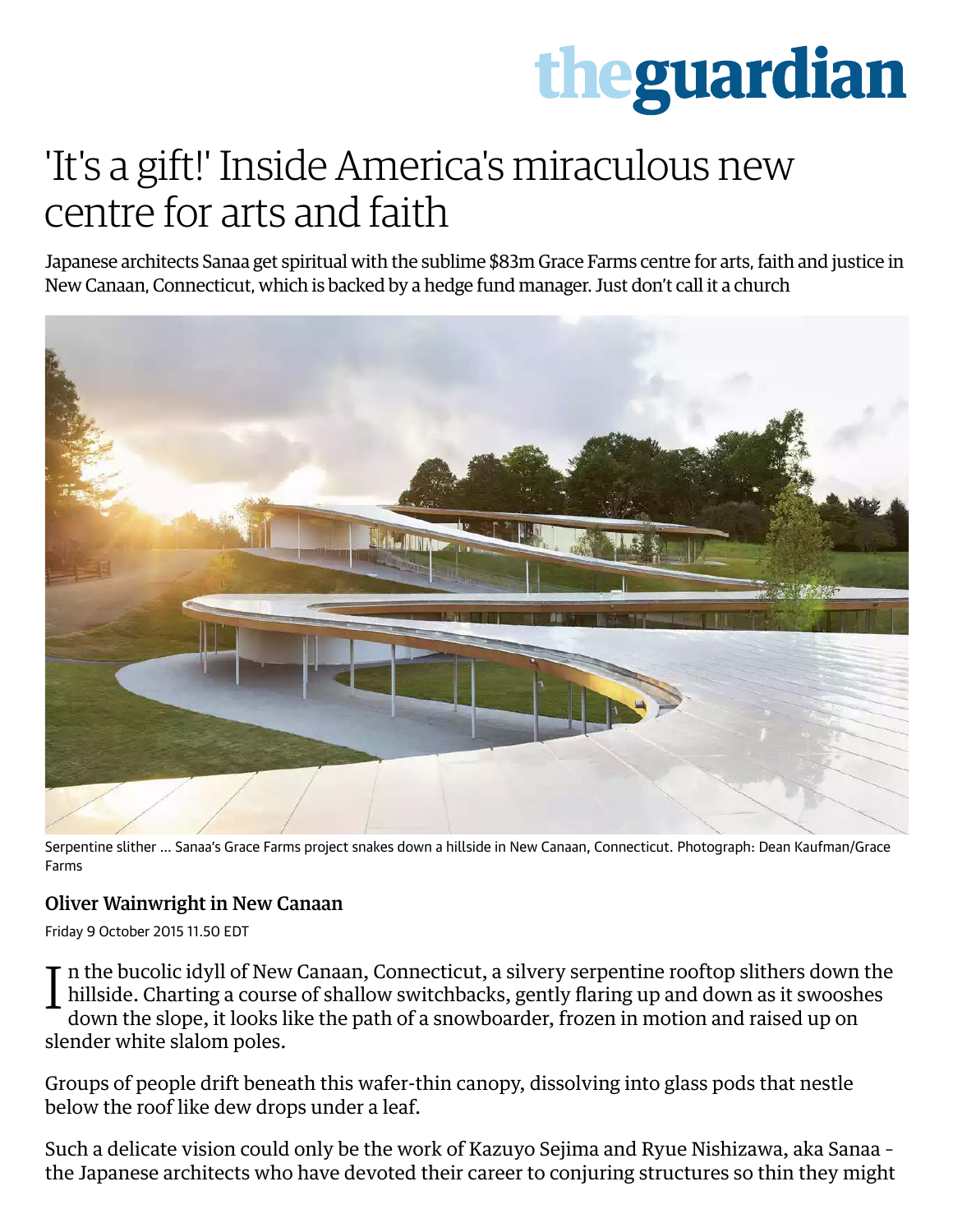evaporate at any minute. They have [blown concrete into improbable balloons,](http://www.archdaily.com/151535/teshima-art-museum) stretched glass into ribbons and made steel levitate on toothpick columns, creating buildings that seem to come from another, lighter realm. And now in [Grace Farms,](http://www.gracefarms.org/) an \$83m centre for faith and the arts, it seems they may have finally found a client and brief that meets their ethereal match.

"It is a place for people to just come and 'be'," says Sharon Prince, president of the Grace Farms Foundation, when I try to pin her down on what exactly this new facility is for, after a four-hour site tour. "It's a gift," she adds. "A place for people to experience nature, foster community, pursue justice and explore faith – with artistic expression as a common thread".



'Close to sublime' … the five glass pods glow beneath the rooftop by night. Photograph: Iwan Baan/Grace Farms

The ambitious project has been eight years in the making, since Prince and her husband Bob, cochief investment officer of [Bridgewater,](http://www.businessinsider.com/robert-bob-prince-bridgewater-2011-7?IR=T) the world's biggest hedge fund, came together with others to acquire the site back in 2007. They had originally planned to build a 1,200-person sanctuary here for the [Grace Community Church,](http://gracecommunity.info/) which they founded with three other families in [2001, but local opposition forced them to scale the plans back. After years of litigation and](http://www.lewisboroledger.com/2669/ct-church-is-ny-problem/) community consultation, the project developed a broader vision, providing facilities for sports, performances and education, with a library, cafe and gym set beneath the wiggly roof in beautiful 80-acre grounds, open for free to all.

"It is not a church," Prince stresses, keen to emphasise that this is not the HQ of some strange religious cult for the well-heeled bankers of Fairfield County, one of the wealthiest communities in the US. "It is a place to make good things happen, for people to come and make a difference."

The sanctuary remains, in more scaled-down form, in a 700-seat auditorium at the top of the slope, where the snaking roof spreads out in an expansive bulge. It is a miraculous space, where long wooden beams dive in low arcs across the ceiling above a sloping concrete floor, free from any liturgical clutter (a simple cross will be brought in for the Sunday service), and it was no small miracle to achieve.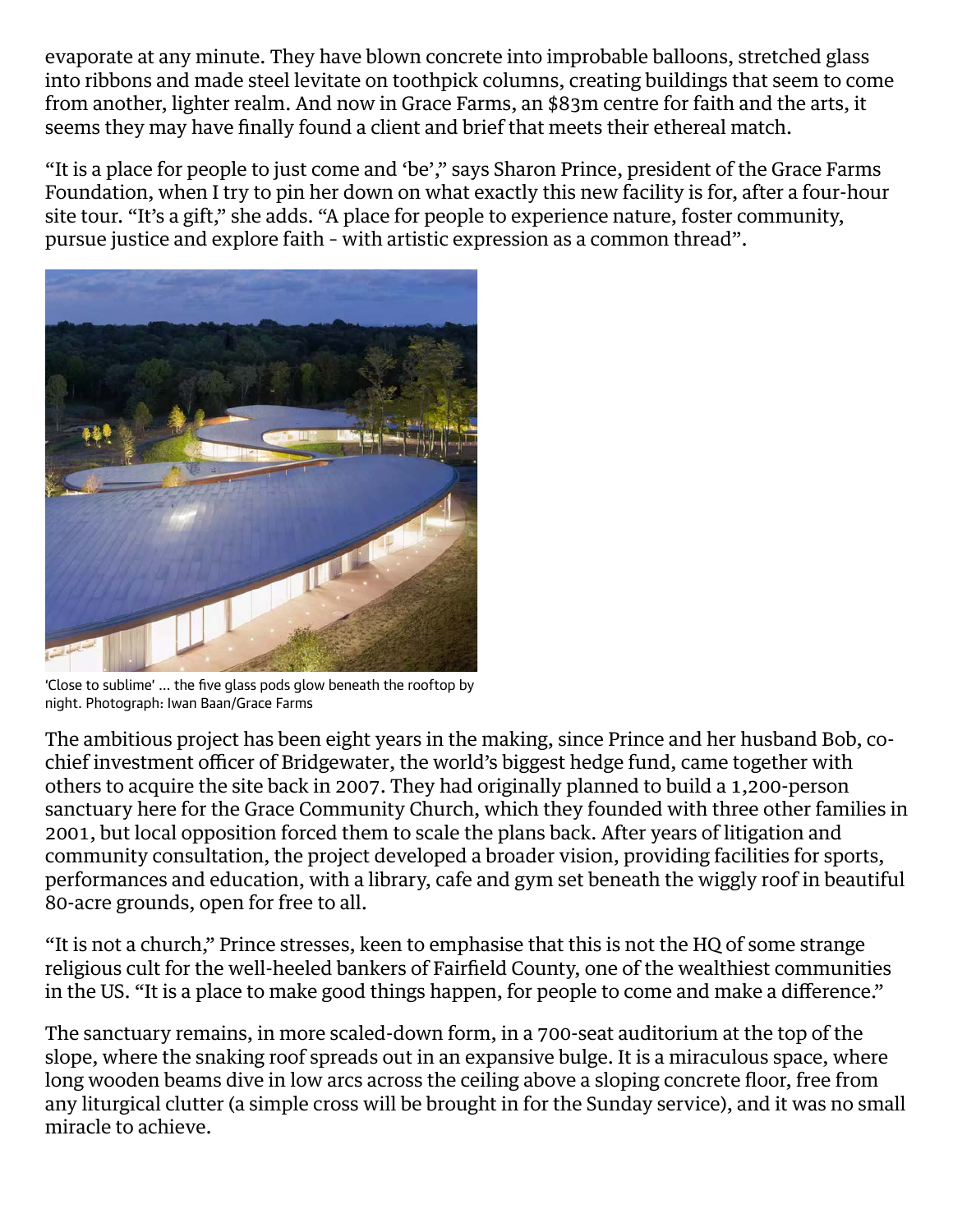In-keeping with Sanaa's perfectionism, the 30m-long glue-laminated beams each had to come in one seamless piece – the problem being that the roads across the Rockies (between here and the west coast of Canada where the timber is manufactured) were not straight enough to carry them. They had to be driven right around the continent, via New Mexico, instead. The glass walls – the largest curved insulated units in the world – underwent a similarly ambitious safari: the glass was made in Britain, curved in Spain and assembled in Germany, then joined together on site with caulking that's just 7mm thick.



'A place for people to come and "be"' … the view from the 'commons' dining area. Photograph: Iwan Baan/Grace Farms

When Sanaa's projects leave the rarified realms of Japanese construction, they can fall down on detail, the architects' exacting standards sometimes bodged in translation. But Grace Farms is remarkably faithful to the minimalist dream: its steel columns are just 13cm thick and the roof profile is as thin as the harsh Connecticut winter allows. Reality only intervenes in the occasional clumsy handrail, belatedly fitted after the building control inspector deemed one shallow-pitched staircase a touch too adventurous. No doubt Sanaa would have preferred the whole thing to look as thin as their paper models, but project architect Shohei Yoshida is diplomatically satisfied: "I like the rustic American construction," he says with a smile.

Walking along the meandering length of the building, which stretches for over 400m, you catch views between the undulating layers of the zig-zag roof, which was continually tweaked by fractions of an inch during the design process to perfect the sight-lines. From the "commons" dining area, sitting at one of the long oak tables made from trees felled on site, you can look up at people reading in the library window, down to a game of basketball in the sunken gymnasium below, and across to where the resident tea master is preparing matcha in the welcome pavilion. It is a true *[promenade architecturale](http://www.quondam.com/31/3171.htm)*, as Le Corbusier put it, the different parts of the building disaggregated and dispersed along a route, which forces you to slow your pace.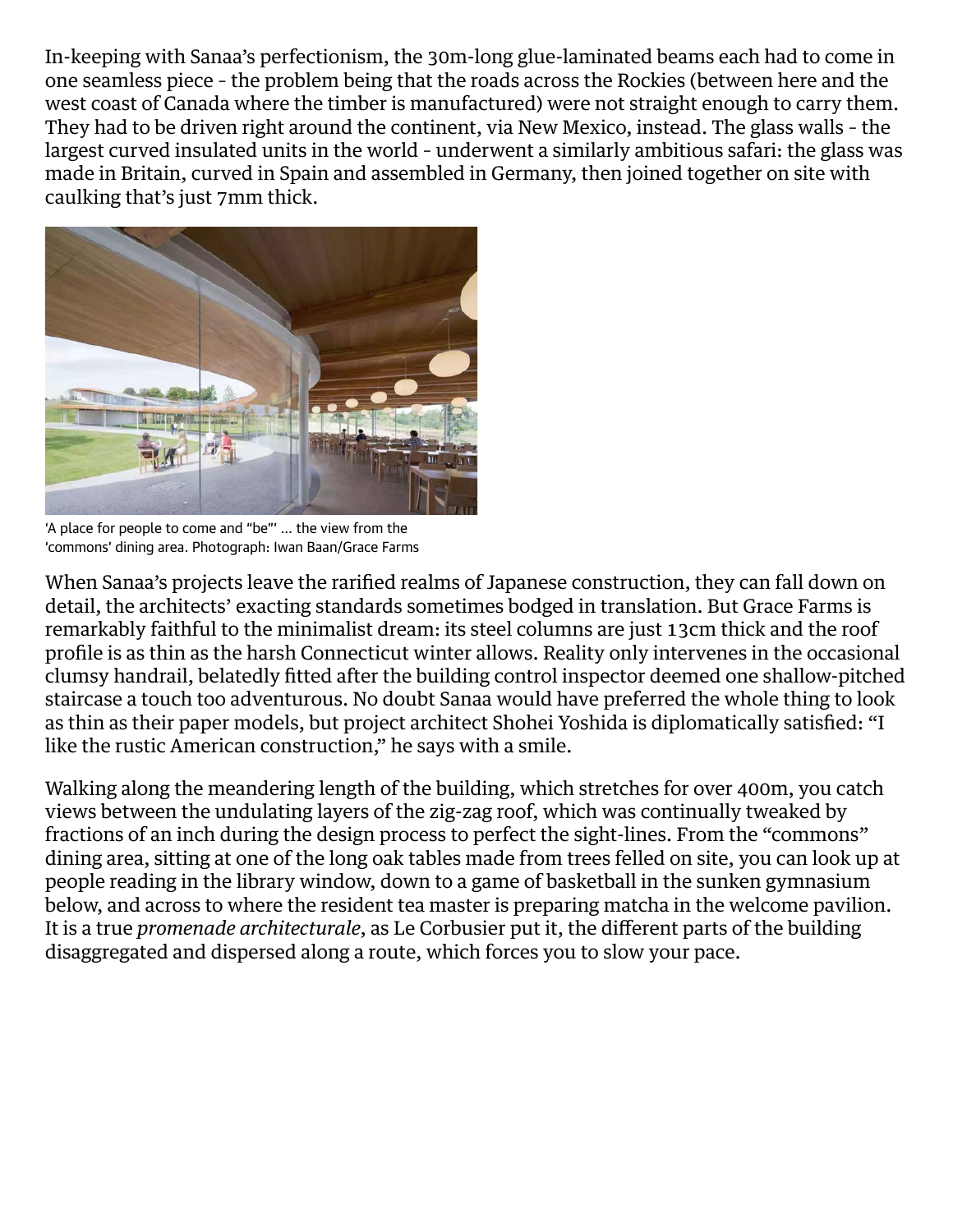

Hovering low … the project continues Sanaa's pursuit of free-flowing canopies. Photograph: Iwan Baan/Grace Farms

["We hope people will come here and slow down," says Kenyon Adams, who heads up the arts](http://www.gracefarms.org/arts) programme and has already invited a number of artists and performers to come and experience the tranquility. "It's amazing to watch their reaction," he says. "They change their pace and become a version of themselves they've been trying to access for so long."

He describes the facility as a "third space, outside the cut and thrust of the art world", with a mission to explore the connections between art and faith, "which have long broken down in the west".

Permanent installations include a large photograph by Thomas Demand of Sanaa's paper models [\(m](http://olafureliasson.net/archive/artwork/WEK109195/mat-for-multidimensional-prayers)[ore of which are now on show in Londo](http://www.spruethmagers.com/exhibitions/396)[n\), along with a group of woollen honeycomb prayer](http://olafureliasson.net/archive/artwork/WEK109195/mat-for-multidimensional-prayers) mats by Olafur Eliasson. Susan Philpsz has installed a sound piece around the lake, while Teresita Fernández has fitted 10,000 shimmering glass cubes to a wall. The performance programme for the opening weekend includes work by the Paul Taylor Dance Company, New Chamber Ballet and Broadway Inspirational Voices, while Prince proudly tells me that choreographer Bill T Jones advised on their sprung-floored rehearsal space, housed in a refurbished farm building on the site, where therapy sessions by [Arts for Healing](http://www.artsforhealing.org/) will also take place. Various other charitable groups are involved in the programme, including [Full Court Peace](http://www.fullcourtpeace.org/), who will have use of the spectacular sunken gym hall for their basketball games – and there will even be therapeutic donkeys in one of the paddocks.